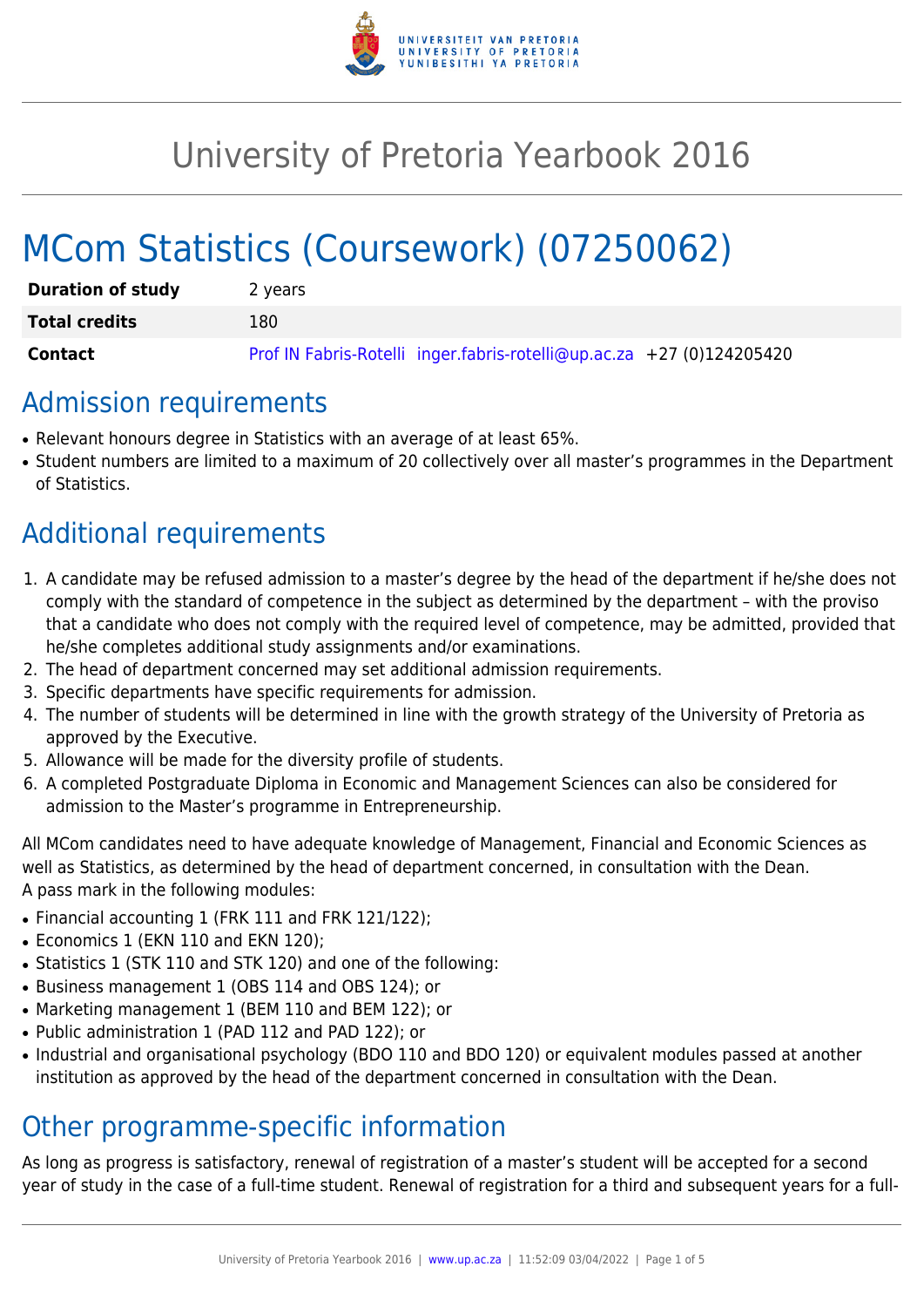

time student will only take place when Student Administration of the Faculty receives a written motivation (the required form can be obtained from the Head of Department) that is supported by the Head of Department and Postgraduate Studies Committee.(See Regulations G.32 and G.36.)

# Examinations and pass requirements

The pass mark for both a dissertation and a mini-dissertation is 50%. The provisions regarding pass requirements for dissertations, contained in General Regulation G.12.2, apply mutatis mutandis to minidissertations. A pass mark of at least 50% is required in the examination of each module.

# Research information

#### **Dissertations/mini-dissertations/research reports, curricula and modules**

- 1. The degree programme requires that a dissertation/mini-dissertation/research article must be submitted in a field of study chosen from the fields covered for the honours degree, provided that the Dean may, on the recommendation of the head of department concerned, approve the replacement of the required dissertation by the successful completion of a prescribed number of module credits and a mini-dissertation/research article.
- 2. Information on modules, credits and syllabi is available, on request, from the head of department concerned.
- 3. A module in Research Methodology is compulsory in all programmes. The Dean may, on the recommendation of the head of department concerned, waive the prerequisites.
- 4. Sufficient number of bound copies of the thesis/dissertation must be submitted to the Head: Student Administration for examination, after permission is granted by the supervisor.

#### **Article for publication**

A dean may require, before or on submission of a dissertation, the submission of a draft article for publication to the supervisor. The draft article should be based on the research that the student has conducted for the dissertation and be approved by the supervisor concerned. The supervisor should then have the opportunity to take the paper through all the processes of revision and resubmission as may be necessary and/or appropriate in order to achieve publication.

#### **Submission of dissertation**

A dissertation is submitted to the Head: Student Administration, before the closing date for the various graduation ceremonies as announced annually.

For examination purposes, a student must, in consultation with the supervisor, submit a sufficient number of bound copies of the dissertation, printed on good quality paper and of good letter quality, to the Head: Student Administration. Permission to submit the dissertation in unbound form may be obtained from the supervisor concerned on condition that a copy of the final approved dissertation is presented to the examiners in bound format or electronic format.

In addition to the copies already mentioned, each successful student must submit a bound paper copy as well as two electronic copies of the approved dissertation to the Head: Student Administration in the format specified by the faculty and in accordance with the minimum standards set by the Department of Library Services, before 15 February for the Autumn graduation ceremonies and before 15 July for the Spring graduation ceremonies, failing which the degree will only be conferred during a subsequent series of graduation ceremonies.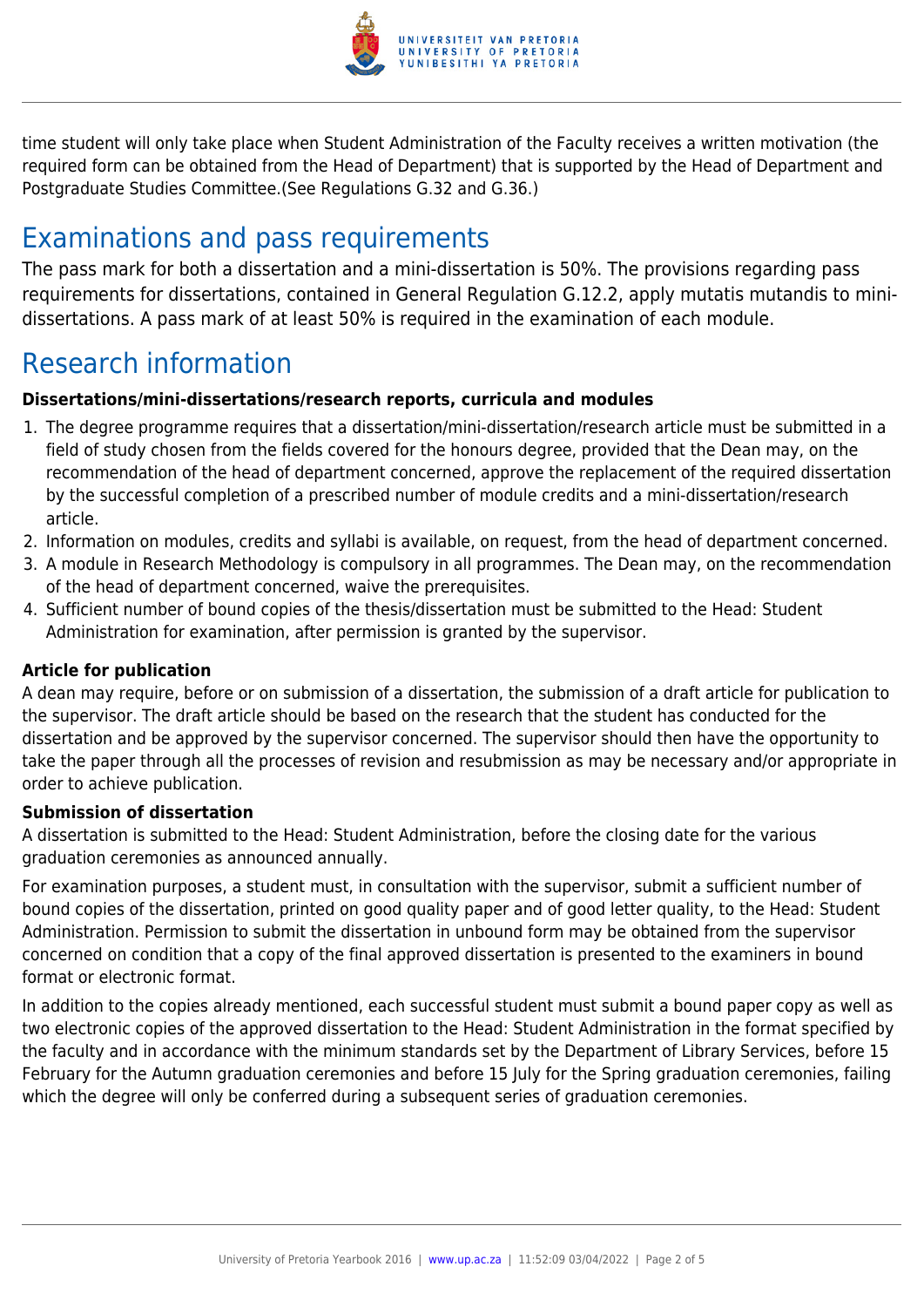

## Curriculum: Year 1

**Minimum credits: 80**

#### **Core modules**

#### **Statistical learning 880 (MVA 880)**

| <b>Module credits</b>         | 20.00                                        |
|-------------------------------|----------------------------------------------|
| <b>Service modules</b>        | Faculty of Natural and Agricultural Sciences |
| <b>Prerequisites</b>          | No prerequisites.                            |
| <b>Contact time</b>           | 1 lecture per week                           |
| <b>Language of tuition</b>    | English                                      |
| <b>Academic organisation</b>  | <b>Statistics</b>                            |
| <b>Period of presentation</b> | Semester 1 or Semester 2                     |

#### **Module content**

Supervised and unsupervised methods, including computational methods, within the broader context of data mining. Supervised learning. Linear methods for Regression, Classification and Prediction. Basis Expansions, Regularisation, Smoothing, Additive models and Support Vector Machines.

Unsupervised learning: Clustering, principal components, dimensional reduction. Data methods: Organisation of data and exploratory data analysis.

#### **Capita selecta: Statistics 880 (STK 880)**

| <b>Module credits</b>         | 20.00                                                |
|-------------------------------|------------------------------------------------------|
| <b>Service modules</b>        | Faculty of Natural and Agricultural Sciences         |
| <b>Prerequisites</b>          | No prerequisites.                                    |
| <b>Contact time</b>           | 1 lecture per week, 1 other contact session per week |
| <b>Language of tuition</b>    | English                                              |
| <b>Academic organisation</b>  | <b>Statistics</b>                                    |
| <b>Period of presentation</b> | Semester 1 or Semester 2                             |

#### **Module content**

The module is primarily an article based on and covers the most recent literature that discusses the developments and research in, for example, Shewhart charts, Exponentially Weighted Moving Average (EWMA) charts, Cumulative Sum (CUSUM) charts, Q-charts, Parametric and Nonparametric charts, Univariate and Multivariate charts, Phase I and Phase II control charts, profile monitoring and other research topics.

#### **Analysis of time series 880 (TRA 880)**

| <b>Module credits</b>  | 20.00                                               |
|------------------------|-----------------------------------------------------|
| <b>Service modules</b> | <b>Faculty of Natural and Agricultural Sciences</b> |
| <b>Prerequisites</b>   | WST 321 or TRA 720                                  |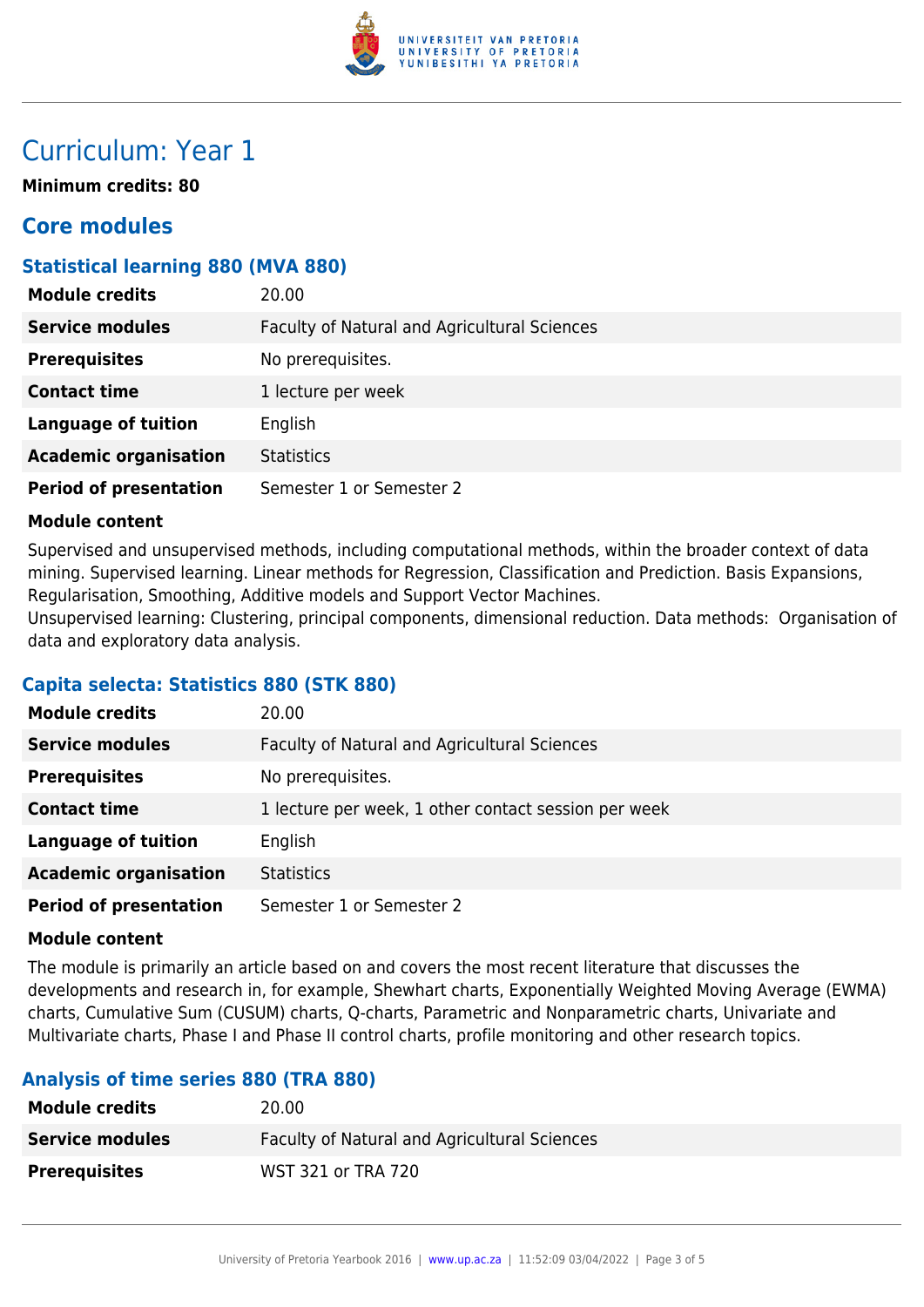

| <b>Contact time</b>           | 1 lecture per week       |
|-------------------------------|--------------------------|
| Language of tuition           | English                  |
| <b>Academic organisation</b>  | <b>Statistics</b>        |
| <b>Period of presentation</b> | Semester 1 or Semester 2 |

#### **Module content**

Difference equations. Lag operators. Stationary ARMA processes. Maximum likelihood estimation. Spectral analysis. Vector processes. Non-stationary time series. Long-memory processes.

#### **Data analytics and visualisation 880 (TRG 880)**

| <b>Module credits</b>         | 20.00                                        |
|-------------------------------|----------------------------------------------|
| <b>Service modules</b>        | Faculty of Natural and Agricultural Sciences |
| <b>Prerequisites</b>          | No prerequisites.                            |
| <b>Contact time</b>           | 1 lecture per week                           |
| <b>Language of tuition</b>    | English                                      |
| <b>Academic organisation</b>  | <b>Statistics</b>                            |
| <b>Period of presentation</b> | Semester 1 or Semester 2                     |

#### **Module content**

Regression introduction: Simple and multiple regression. Multicollinearity, Heteroscedasticity, Ridge regression. Logistic regression: Estimation, inference and applications. Non Linear regression: Estimation, inference and applications. Text mining: Topic modelling with applications. Survival regression: Survival models applied in regression. Regression extensions: CART, MARS and Conjoint analysis.